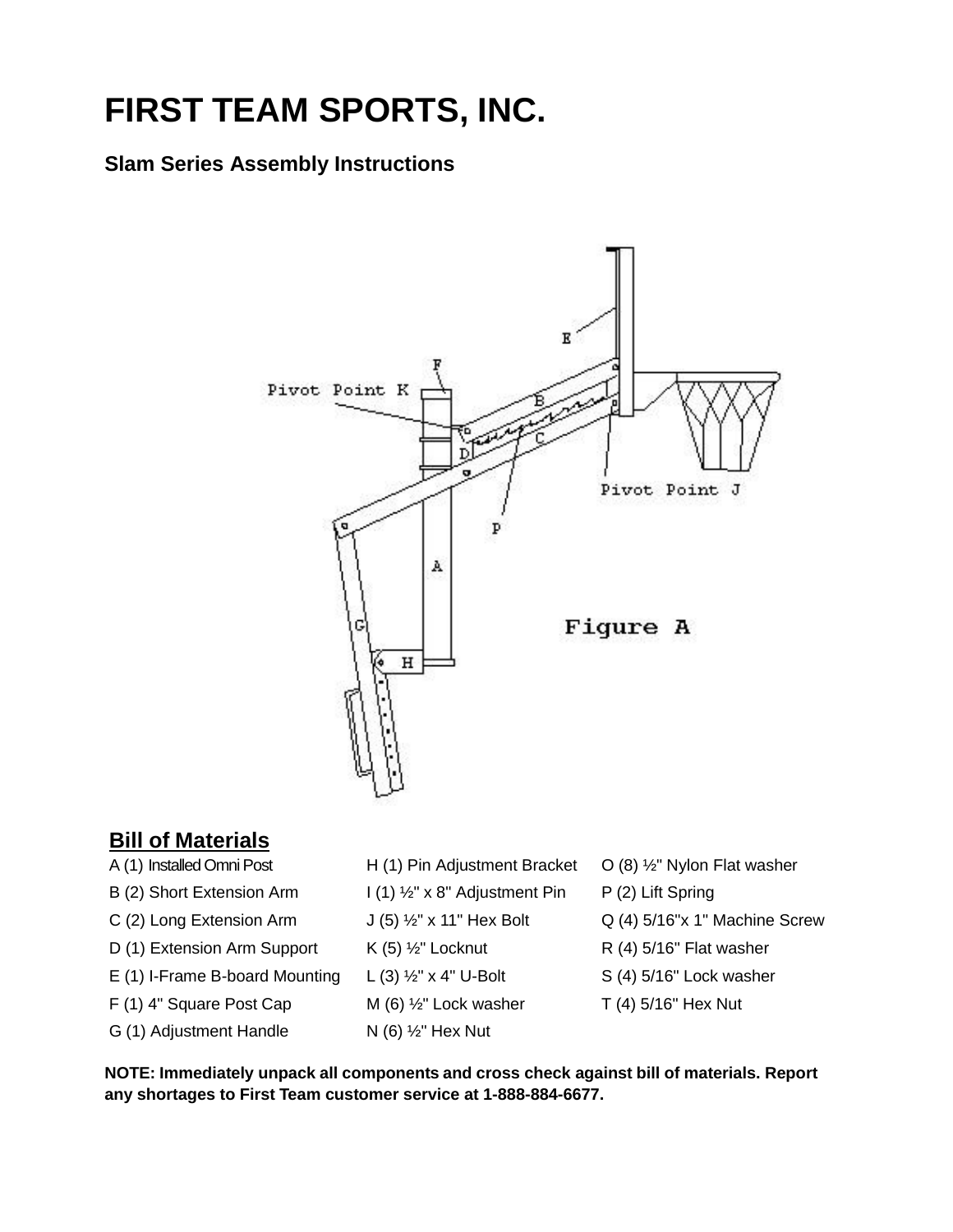1. Using  $\frac{1}{2}$ " x 4" U-Bolts, lock washers and nuts attach the extension arm support to the vertical pole either at desired rim height or at ground level. If you choose to bolt extension arm support up high first, the bottom of the extension arm support should be bolted  $93\frac{1}{2}$ " up from playing surface.

2. Loosely attach all four extension arms to the extension arm support using  $\frac{1}{2}$ "x 11" hex bolts,  $\frac{1}{2}$ " nylon flat washers and hex nuts. (The short extension arms go on top and the nylon flat washers go between the extension arms and the extension arm support to prevent paint rubbing)

3. Using the 5/16" hardware provided with your backboard, bolt the I-Frame Backboard Mounting (as shown in Figure B) to the center four holes located at the top of your backboard. Remove and discard the plastic shipping block located at the backboard joint

4. READ THIS ENTIRE STEP BEFORE PROCEEDING: Attach desired rim loosely with the hardware provided in the rim box. Rim should bolt through backboard and into I-Frame. ATTENTION: If your backboard is ACRYLIC (FT210, FT215, or FT220) be sure to sandwich one black rubber gasket (provided with backboard) between the backplate of the rim and the face of the backboard and the other gasket between the Backboard I-Frame support and the backside of the backboard when attaching rim. Trim gaskets if necessary. ATTENTION: If your backboard is TEMPERED GLASS (FT216 or FT221) your backboard should have (4) aluminum core grommets inserted into the glass where the rim bolts through. If they are not in the backboard, look in the box, they may have fallen out during shipping. If you cannot locate all four aluminum cores, DO NOT PROCEED WITH ASSEMBLY, call First Team immediately, 1-888-884-6677.

5. Using the 5/16" hardware provided in the bolt bag, attach the I-Frame bottom angle to the bottom four holes in the backboard aluminum frame as shown in Figure B.

6. Attach the Backboard/I-Frame/Rim assembly to the lower set of arms using a ½"x 11" hex bolt and locknut. Use one nylon flat washer between both extension arms and the I-Frame backboard support.

7. Attach upper set of arms to the Backboard/I-Frame/Rim assembly using a  $\frac{1}{2}$ " x 11" hex bolt and locknut. Use one nylon flat washer between both extension arms and the I-Frame backboard support.

8. Tighten all bolts except where extension arm support mounts to the vertical pole. Make sure rim is square with the backboard, etc.

9. If you are working at ground level, slide the entire assembly up the vertical post until the bottom of the extension arm support is 93 ½" above the playing surface. Make sure entire project is level and square, tighten U-Bolts now. IMPORTANT! Do not overtighten U-Bolts, this can cause damage to the extension arm support. Just tighten U-Bolts until they are snug.